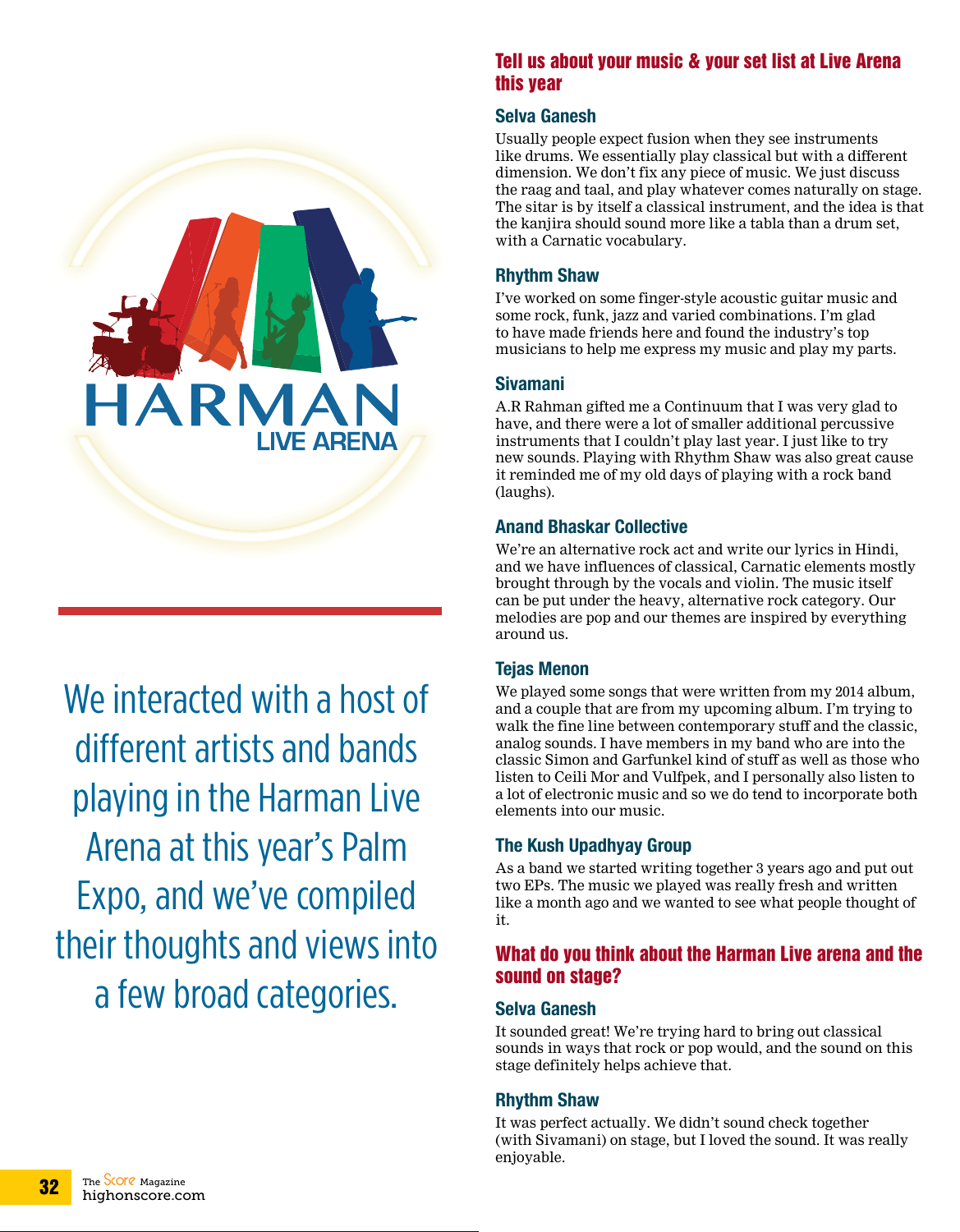

#### **Sivamani**

It was awesome actually. The new A12s were great. I'm thankful to Harman for their products cause without them I wouldn't be able to play a setup like this. The AKG microphones were also great, and the lapel microphone that picks up sound where ever I touch.

#### **Anand Bhaskar Collective**

It sounds fantastic! We were really excited the minute we walked in with the lights and the booming sound.

#### **Tejas Menon**

It was so good. I know their stuff is obviously top notch but they really delivered and provided us with everything we asked for. It was definitely an experience.

#### **The Kush Upadhyay Group**

It was great. I have no words actually. It's always nice to play with such great sound and the new monitors were kickass. Everything was setup really well, we had no hitches and Anshuman did a great job with sound.

#### Tell us about their gear, endorsements and technology

#### **Selva Ganesh**

We don't use any electronic instruments, our set is entirely acoustic and all our instruments are miked. I'm endorsed by AKG and I'm so glad that it helps pick up the sound the way I like it. It's a great microphone. I use the clip-on mikes for the kanjira and the other AKG models for the rest of the instruments.

#### **Rhythm Shaw**

There's a new signature power supply that I've been playing with. I endorse around 13 brands so it's hard to talk about all of them (laughs). I recently started endorsing Boss and I've been playing Yamaha electric guitars right now. My dad had got me a really old second or third-hand Yamaha acoustic guitar when I was a kid and I fell in love with it. Then the guys at Yamaha contacted me and got me one of their best guitars, the Pacifica and now I'm really looking forward to using it. The DD500 by Boss is my absolute favourite. It's one box that can do anything.

#### **Anand Bhaskar Collective**

Circle Pro Audio endorses us and our entire live set is powered by them, including in-ears, microphones and

wireless units. We love technology and although we like our analog sounds and their warmth, gear and tech will always be beneficial.

#### **The Kush Upadhyay Group**

We've used MIDI setups for years now and despite it's drawbacks you can do a lot with it. There are plenty of audio plug-ins and instruments and even on stage you've got everything at your fingertips. The idea is to not get too dependent on the technology.

#### Tell us about your way forward and upcoming plans for the year

#### **Selva Ganesh**

We are still searching. Every musician has a search and right now we're trying to get into classical ideas and presenting them in a different way. We can play all sorts of things as long as the roots of our music are strong.

#### **Rhythm Shaw**

There's my finger style acoustic album that's coming out, along with another album featuring a lot of different musicians and varied styles of music. It'll be releasing in Germany. There's a lot of material that I want to write and so I'm just going with the flow.

#### **Sivamani**

My wife Runa and I are launching an album together called Tu Hi Tu. I'm also focusing on re-launching my Mahalila. I'm going to start a 'Dumru' school this year and I'm just deciding the location.

#### **Tejas Menon**

We have an album coming out soon called Make It Happen. Our songwriting, grooves and direction are pretty contemporary while also incorporating classic elements. So this album is going to have a blend of both.

#### **The Kush Upadhyay Group**

We're expecting Impulsive Decisions to be out by September and we're planning to tour. It's a five-track album that we recorded at Cotton Press studios with Gino Banks and Sheldon D'Silva. We've worked really hard for this album and we are really excited to get it out there.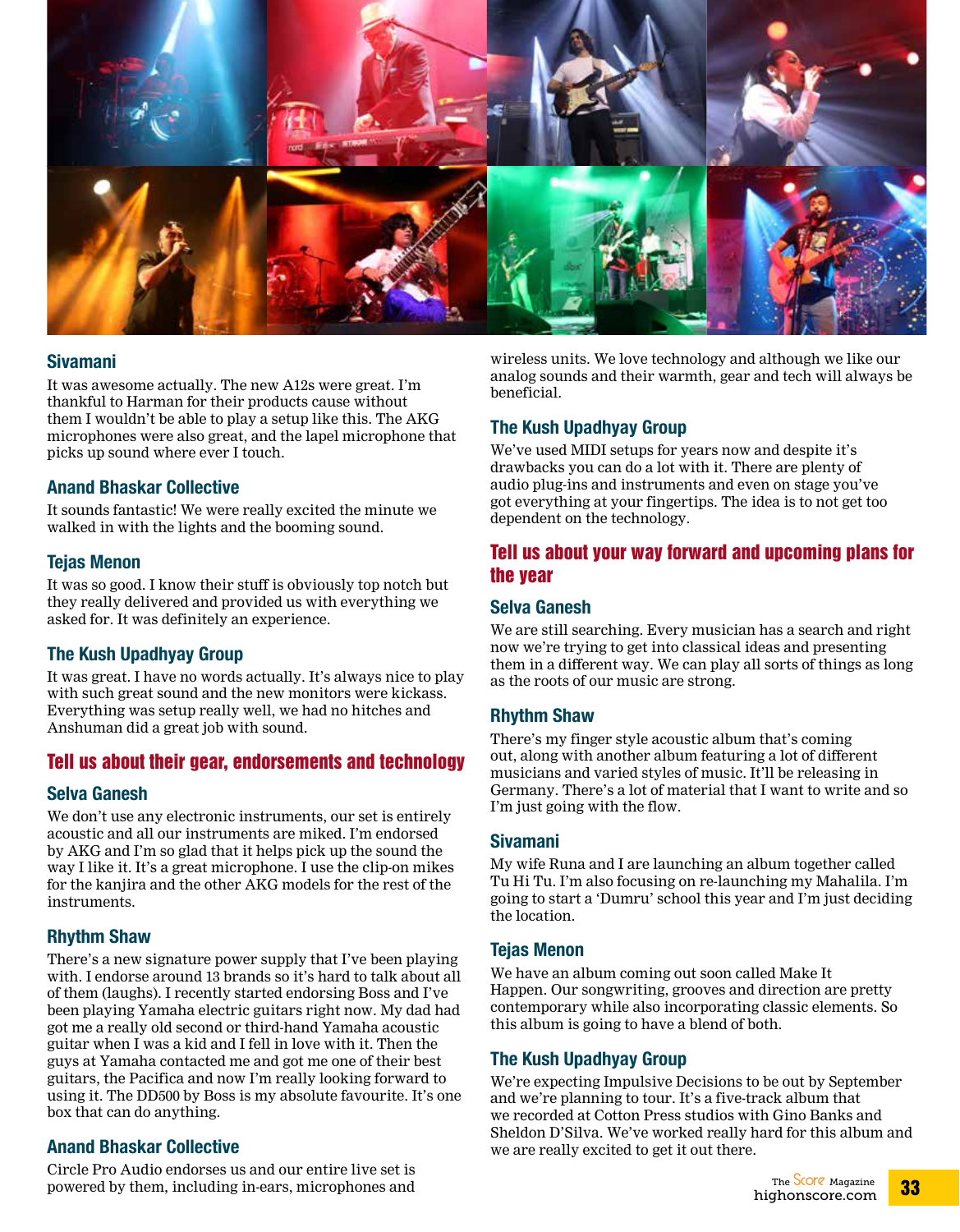

### PALM 2017 welcomed 30,000 visitors across 27,000 sq.m exhibit area, 10 highlight pro features

PALM creates pride and position for professionals establishing credible, reputed platforms with awards, conferences, championships



PALM 2017 got off to a roaring start with long queues for the registration before opening hour at 11am. Total visitors on day 1 clocked 7682 and nearly 2000 participants, representing the exhibitors. It was thumps up across the exhibit floors from all exhibitors signaling a very high quality crowd - knowledgeable and representing prospects.

This was the largest PALM expo in its 17th consecutive year, growing consistently year on year at more than 10 to 15 percent. PALM expo covered in all 27,000 sqm across the demo cubes, line arrays, live arena, conference Halls and exhibit area. Exhibits were divided into the sound and display hall and the lighting hall.

The biggest PALM show hosted nearly 225 exhibitors over 9500 sqm of exhibit area. Witnessing the maximum number of new products this year, Day 2 clocked 7440 unique visitors, with a record 10186 footfalls. Over the three days of the show, total unique visitors registered were 21506, an increase of 17.5% from 2016. The show hosted a total footfall of 30000 visitors across three days.

"PALM 2017 welcomed 225 exhibitors across five halls and two demo grounds. This large expo replete with the latest technology from leading brands exhibited latest products from across the world. ABEC is proud to serve the pro sound & light industry in this remarkable expo which saw over 30000 trade visitors this year and which we shall build bigger and better in 2018," said Manish Gandhi, Director & COO of ABEC Exhibitions & Conferences Pvt. Ltd.

Stage sound & lighting indeed was the biggest chunk of the visitor pie. Remarkably system integrators looking for solutions across AV, Audio –for-Video, cinema represents the second highest piece of the pie. Studio recording and music production solutions represented the third biggest piece of the pie. The visitors mix for each segment was a healthy average between professional talent and business buyers.

"ITE takes pride in ownership of this dynamic platform, infusing energy to the event entertainment industry in India. ITE is committed to develop content to drive professional growth in India's changed stage Sound & light market. The show's success can only be attributed to the enthusiastic attendance of trade professionals. ITE is happy to serve this dynamic community," said Gordon Payne, Asia Regional Director, ITE Asia Exhibitions Limited.

ABEC successfully produced this 17th edition of the PALM expo. We met the challenge to provide an international class show production featuring championships, demos, creative showcase conferences, stage arenas and sound reinforcement. ABEC deployed resources and experience in conducting such an expansive expo covering 27,000 sqm. All the events at the expo were held smoothly with appreciative audiences from trade and creative professionals.

Key highlights:

- The latest feature at PALM was the lighting designing hosted by Ulhas Sahasrabuddhe.
- The 7th edition of DJ championship once again was dramatically successful, created by Reji Ravindran.
- Pramod Chandorkar is the Awards Director of the IRAA awards presented by the PALM technology magazine
- PALM Sound and Light Awards decided by the PALM fraternity and the PALM technology magazine.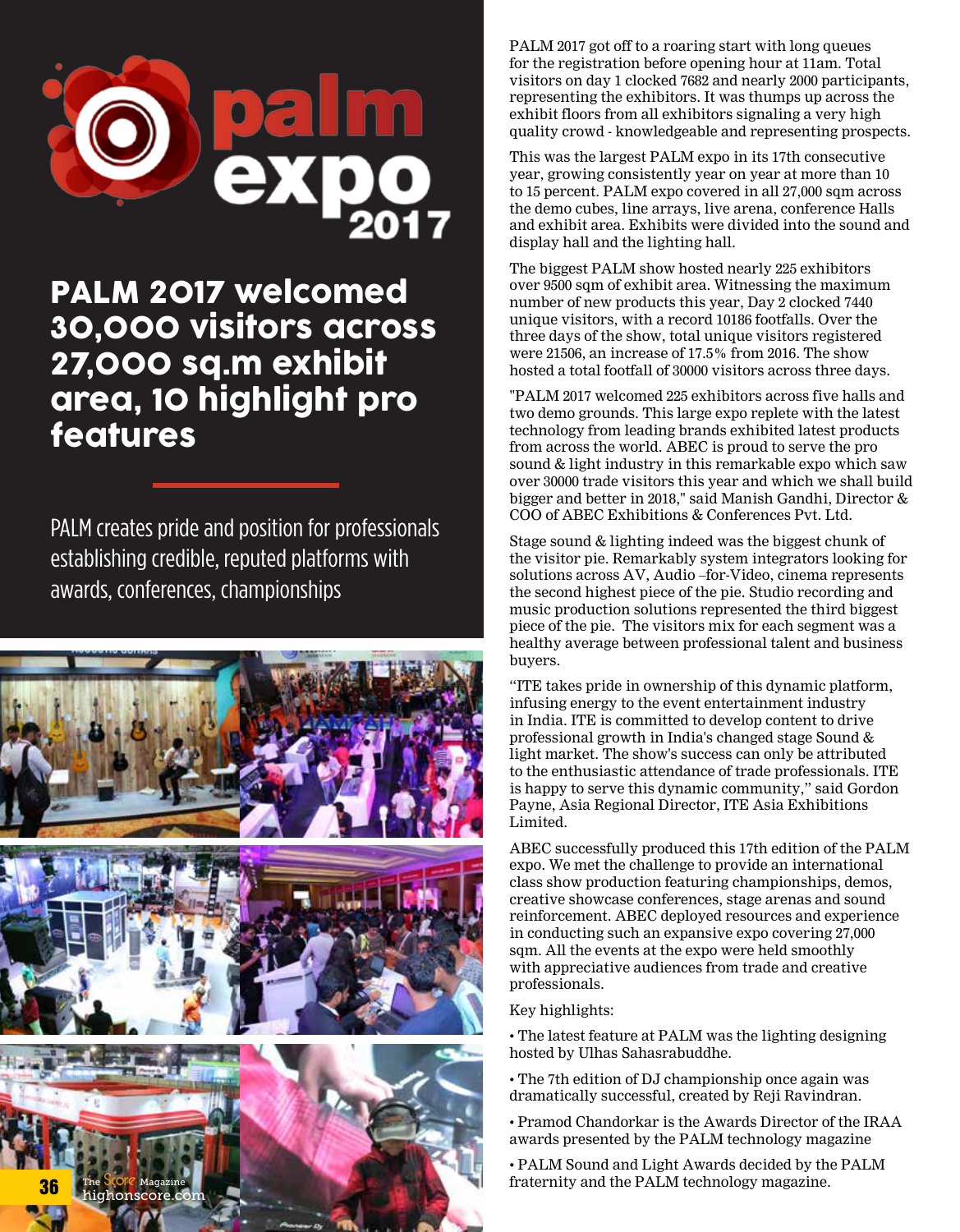

## the Score magazine MUSIC MEDIA PARTNER

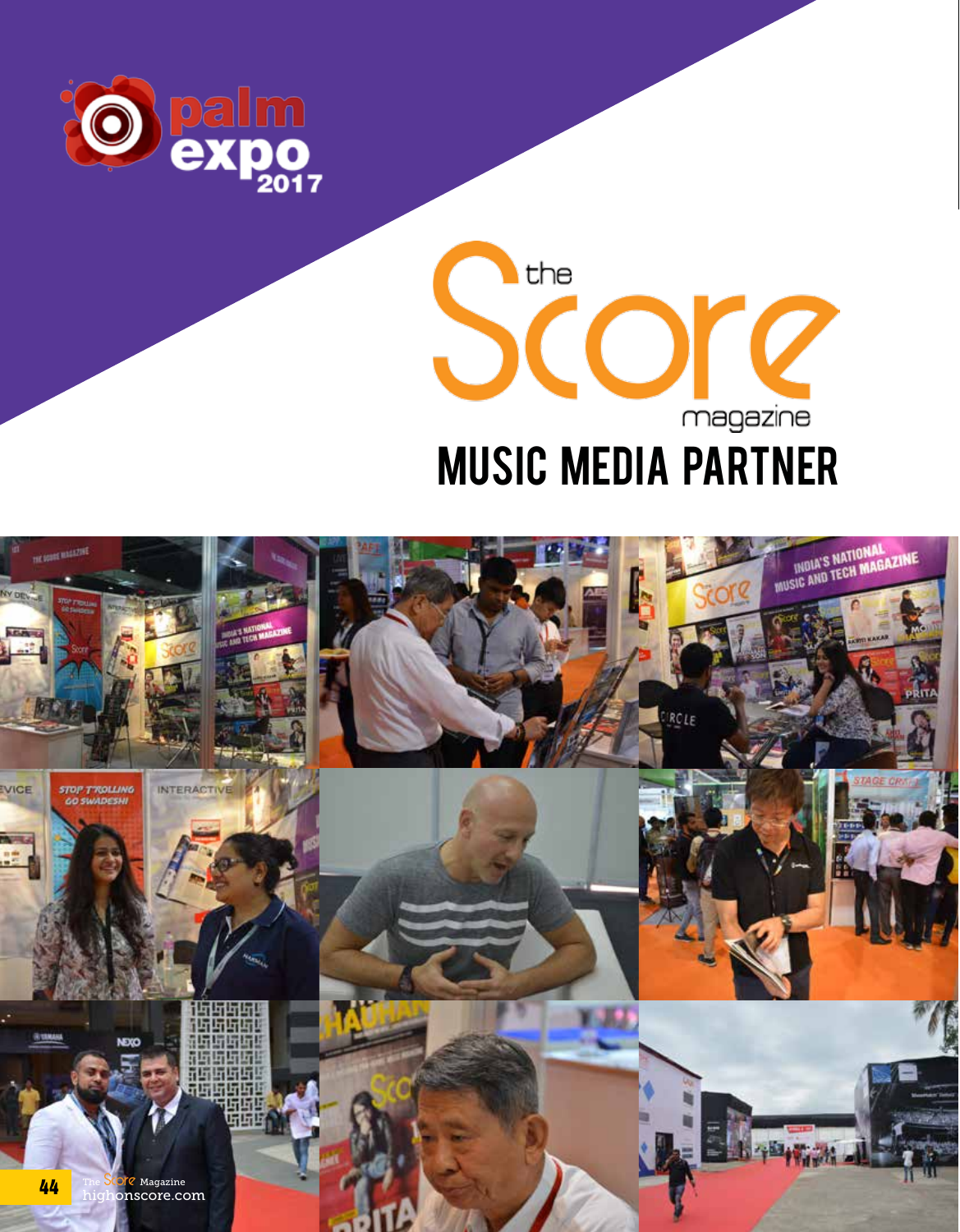A chat with Mr. Arun Kumar, Divisional Manager, Bose Corporation India about their new technologies launched at Palm Show 2017, how the show has helped reach out to their audience, new developments in this year and more.



#### **Can you tell us about the products at Palm Expo 2017**

This year we are displaying our ControlSpace EX conferencing system which is a new launch from Bose with some innovative features. It has all kinds of connectivity that you can think of in one box. It is useful for conference room applications.

The other product we are focusing on is the Showmatch Loudspeaker system which is a DeltaQ line array system targeted at rental and tour sound. We had a demo cube where we did live of this product and had about 5 parties on the verge of confirming after listening to the system.

We have our portable range on display and creating a lot of interest in the visitors. We have our usual engineered sound products, speakers, amplifiers and so on.

#### **If there is one word you can associate with Bose, what would it be?**

I would like to use two: Quality Sound

#### **Are there any business associations this year?**

There is an important change in how we reach out to our customers in this fiscal. Our distribution network has undergone a revamp. Now we have Distributors who handle our regular moving products and now have distributors catering to specific markets (South, West, North & East).

We are entering into direct partnerships for the engineering sound range with folks in all major cities. This is a big change for us in our way to reach out to customers.

#### **How has Palm show benefitted Bose?**

Palm Show has been gaining traction through the country gradually. Early on, the visitor profile was mostly focused on west especially Gujarat and Maharashtra.

This time I saw a lot of people from South and North coming here. In one platform, I can reach out to a large audience. This is one reason why we invested in the Demo Cube where we allow you to listen to the sound and also learn about its features through a presentation.

Lot of people we met from tier two cities, which is a plus for Palm and for us. For us as Bose, our objectives get met.

It is much better organized and they have been improving every year. Of course, a little bit more discipline about the loud sound in the hall must be avoided (Laughs).

#### **Tell us about your Demo Cube at Palm**

We have a presentation where we explain about the benefits after which we do the demo. We try to show the quality in the vocal range and also exhibit how it sounds in a concert, high energy tracks.

#### **About The Score Magazine**

I have been following the magazine for a long time now. Once we changed our business model, we became keen to come on board and reach out to our target audience through your magazine. The magazine has evolved a lot from being a solely music magazine. Yes, music remains the core but you are covering the entire spectrum that involves manufacturers of different products, recording segment, producers, events, pro audio and complete the chain.

Your digital section has evolved rapidly in the last couple of years. We would like to associate with your magazine in the Events section definitely.

Initially, magazine was short on content but today it has a much wider coverage and there is a huge improvement in the last few years. The magazine is also well targeted and it is our target as well.

Kudos!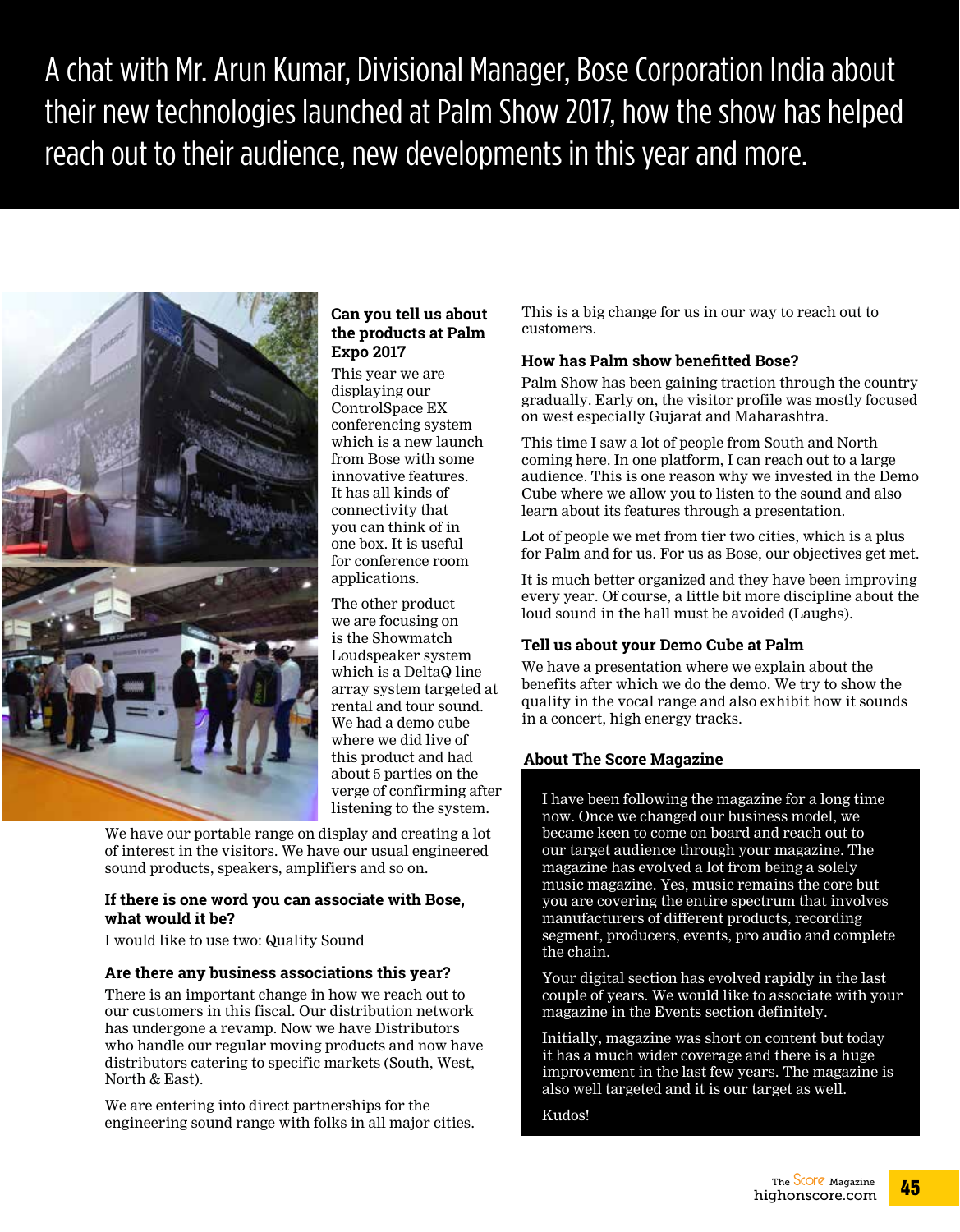# YAMAHA LIVE ARENA

At this year's Palm Expo, we managed to meet and interact with a couple of brilliant artists performing at the Yamaha auditorium. They spoke about their music, endorsements and the Yamaha products that they love. Here are some of their responses.



#### What kinds of music do you like playing and how did it begin?

#### Lydian Nadhaswaram

When I was 2 years old I started playing drums on the floor with xylophone sticks in a 6/8 pattern. The next day my Dad bought a rotom and I started practicing on that. I started playing on a full kit from the age of 3. I like western classical, jazz and Indian music. I love Buddy Rich, Tony Royster Jr., Aaron Spears and Gino Banks (laughs). I plan to write my music and compose my own patterns in drums.

#### Stephen Devasy

I'm a classical pianist. I started with western classical and then came to Indian classical. Then we started combining music, a mix of Indian and western. Fusion, as it's called. More of instrumental, but hitting the kind of notes that communicate with people fast. If our rhythm is complicated, we keep the melodies simple and complicated melodies are met with simple rhythms so that the common audience can connect with it easily. Instrumental music isn't very popular and so I want to bring it to greater crowds. Today we played tracks from my album Project 70.

#### What kind of products do you like using?

#### Lydian Nadhaswaram

I love Yamaha drums. For a long time it's been my dream to play for Yamaha. Rydeen series has an amazing tone and I love it. Today I used the K-Series Zildjian cymbals for the

performance and they were great. I like playing Vic Firth sticks, 5As.

#### **Stephen**

My favorite is Yamaha motif. It's a killer instrument with great boom and feel. I like playing hard and percussive and this really works for me. Now there's a new product from Yamaha known as Montage. It's not just great on stage but good for production too.

#### Gino Banks

I've used Yamaha pads as attachments to my acoustic kit for gigs with A.R Rahman and situations when I need electronic sounds. Then Yamaha offered to make me a part of their artist roster and endorse me for their electronic drums and I thought it was a great opportunity cause I'm an acoustic player, but this helps immensely with production and even trigger loop sounds live. I've done clinics and workshops before, but this was my first time playing a completely electronic kit. In fact, we're planning a tour with this setup too.

#### What are your plans for the year?

#### Stephen

I'm coming out with my album Project 70 this year, which has over 200 musicians playing on it, signed by an international label. The magic behind it is that it was composed, recorded, edited, mixed, mastered and even shot on camera within 70 days. Hence the name. We had pre-launch events in London and we're heading to Australia soon.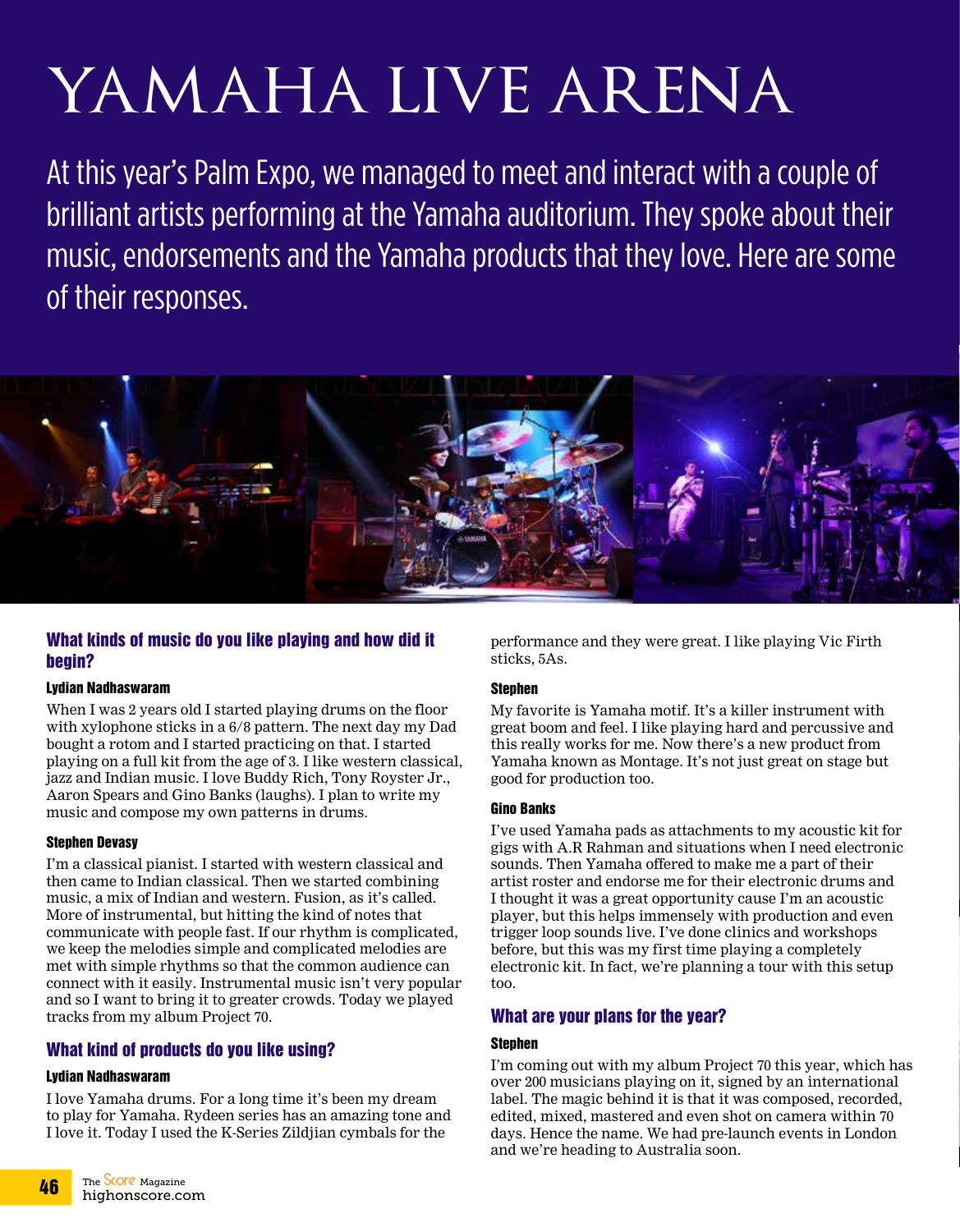This year at Palm Expo, we had the pleasure of having a quick chat with Mr. Rehan Siddiqui (Sales Head MI), Mr. Hisayoshi Matsui (General Manager MI) and Mr. Hitoshi Mochizuki (Managing Director) from Yamaha Music India Pvt. Ltd. About their views on Palm Expo, how it has benefitted them, the change they would like to see in the music industry and a lot more. Read on to find out.



Hitoshi Mochizuki - Managing Director



Rehan Siddiqui - Sales Head MI

#### **Elaborate on the products launched at Palm Expo 2017**

**Rehan Siddiqui:** This year, we have started Nexo, as Yamaha has taken over it recently and we have launched it at Palm Expo. For the music industry, we have come up with a new Clavinova Digital series including the CLP-625, CLP-635, CLP-645 and in the keyboard section we have two new products PSR-E263 & PSR- E363 with Indian contents.

Apart from that, we have an electric guitar named Ravstar which is very popular in the world market and now we have it in India.

Some more new products with cool colors to give charm for musicians and rental companies.

#### **How has Palm Expo benefitted Yamaha as a brand?**

**Hitoshi Mochizuki:** We can show our entire line up of categories to everyone. Instead of showing each category separately, the main advantage is that we can show all at once.

#### **Can you brief about your Yamaha Live concept at Palm Expo**

**Hisayoshi Matsui:** This time we focused on more Indian artists and also have genres from hard rock to jazz fusion. By the artists using our products, we can showcase the advantages of the products to the people and show them that it can be utilized for all genres.

We want the bands to promote our products and in turn we are supporting the artists.

#### **Tell us about your endorsee program**

**Rehan Siddiqui:** Yamaha is famous for their endorsees worldwide In India as well we have many artists to name a few Mr. Louiz Banks, Mr. Gino Banks, Mr. Stephan Devassy and we are signing up with Salim Merchant. We also have our first Youngest Artist India Master Lydian Nadhaswaram.

#### **Your success mantra and USP**

**Rehan Siddiqui:** The biggest strength is that we are a complete Sound Company. An artist can get Music Instruments products, Audio Video & Professional Audio Equipment's. Every student, teacher, or a professional can get everything under one umbrella.

**Hitoshi Mochizuki:** We have our own manufactured products and everything is made within our company. We are more than 130 years and still growing!

This year, we are setting up a new factory in India and hope to provide market oriented products from the factory supporting Make in India Project.

#### **What change would you like to see in the Industry?**

**Hitoshi Mochizuki:** In India, the MI industry should be bigger but it is too small unfortunately. There is nothing to support the MI industry.

We hope that Palm Expo comes up with a platform for this industry so we all grow together.

#### **About The Score Magazine**

**Rehan Siddiqui:** The Score Magazine is doing a very good job of catering to all audience right from an artist to a student. It targets the entire spectrum from learners to top professionals. We are really proud to work with the magazine!